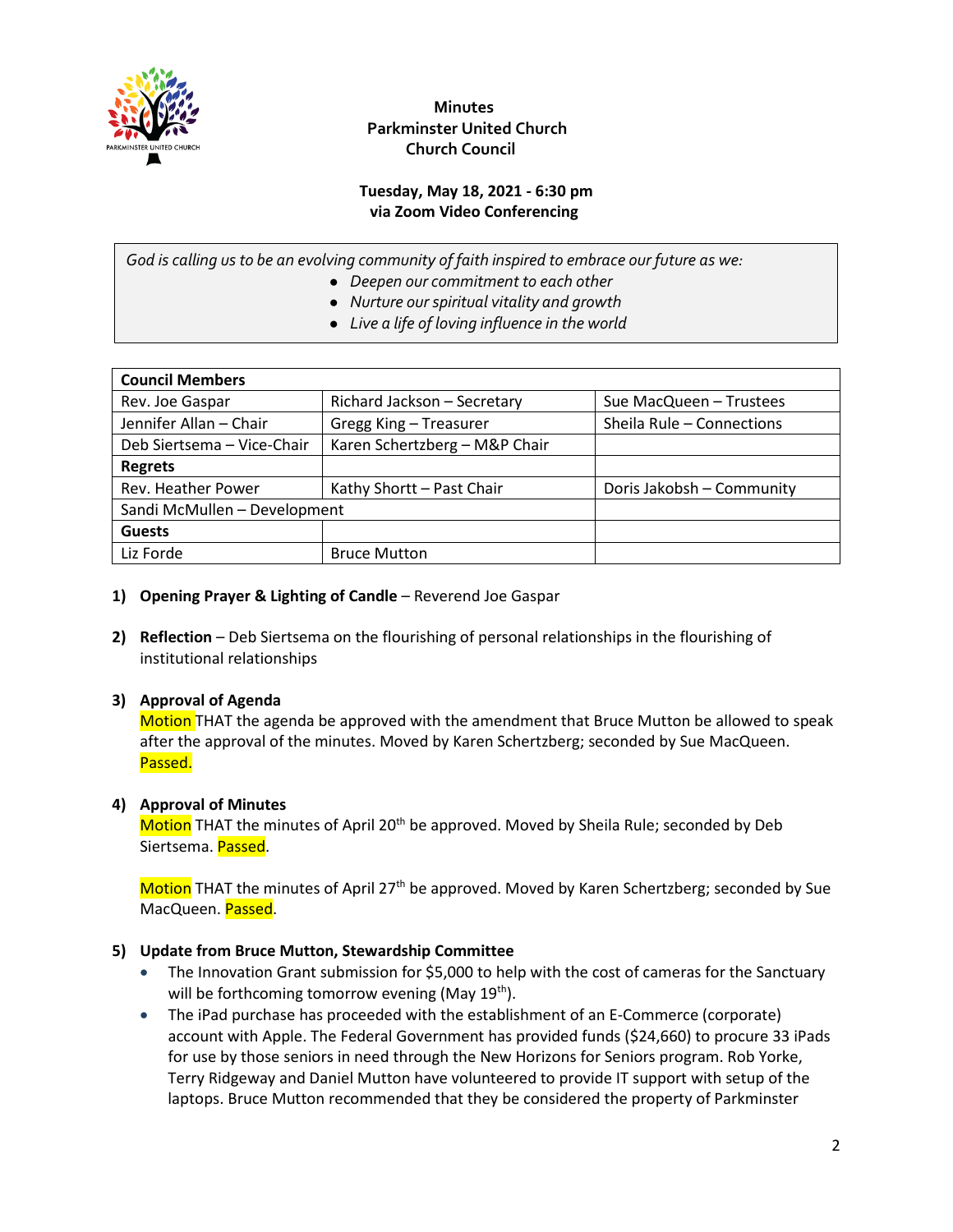

United Church and loaned to those in need; thus, a loan agreement will be needed. Bruce urged that we monitor use (via GPS tracking) and provide IT support to those who need it remotely. Every iPad will have an instruction sheet. Receipt of the iPads is expected to be in two weeks. Seven of the iPads will have to be set up to allow downloading of data rather than using WiFi and we will need to resolve how to pay for the data, although Bruce indicated that the Tech Support Fund had several thousand dollars remaining following procurement of the iPads, some of which will be used for tech support. Any equipment damages will have to be reported to the Property Committee and to Bruce Mutton.

- Motion THAT Council supports the loaning of the iPads to those in need and recognizes that the iPads are the property of Parkminster United Church and will be loaned at no cost and returned to the Church after a maximum period of one year (allowing for renewal of loans). Moved by Deb Siertsma; seconded by Sheila Rule. Passed.
- **ACTION:** Sue MacQueen will provide the agreement that the Arthritis Society developed for a similar loan program in 2005 as a template for this loan agreement and Bruce will see that Ted Oldfield reviews it for the Church.

#### **6) Reflect Discuss Learn**

Becoming an Anti-Racist Church Discussion – Jennifer Allan

#### **Intention**

Parkminster's Inclusive Ministries Committee and Church Council are partnering to make space for reflection, discussion and learning about anti-racism in Council meetings.

**PREPARE** – Council reviewed a statement by the Nigerian-American writer Ijeoma Oluo (She is the author of So You Want to Talk About Race): "*The beauty of antiracism is that you don't have to pretend to be free of racism to be an anti-racist. Antiracism is the commitment to fight racism wherever you find it, including in yourself. And it's the only way forward*."

**REFLECTION**: Council separated into three discussion groups to discuss this quotation. It was concluded that perhaps Council might reach out to Janet Holland to discuss her experience that she recounted in her recent book: Norway House: Recollections, Adventures, Insights.

#### **7) Liaison Reports**

- (a) Community Doris Jakobsh
	- i) Property Committee reported that it continues to maintain Parkminster's property. Soloist screens (see Appendix 2) and microphone covers have been put in place, as requested by Council last month.
	- ii) Jim Bowman and Nancy Dykstra of the Resettlement Committee reported that the Federal Government has a travel ban for refugees who did not have their permanent resident visa issued as of March 18, 2020. The committee has been in touch with MP Bardish Chaggar about his case and there's no change anticipated with the pandemic as it is, which is very frustrating for us, and lots of anxiety for them. The Federal Order in Council prevents – or at least severely limits – refugee travel for the time being. All that said, Siham knows of some refugees who are getting on a plane on May 25. RSC is putting out feelers for a quarantine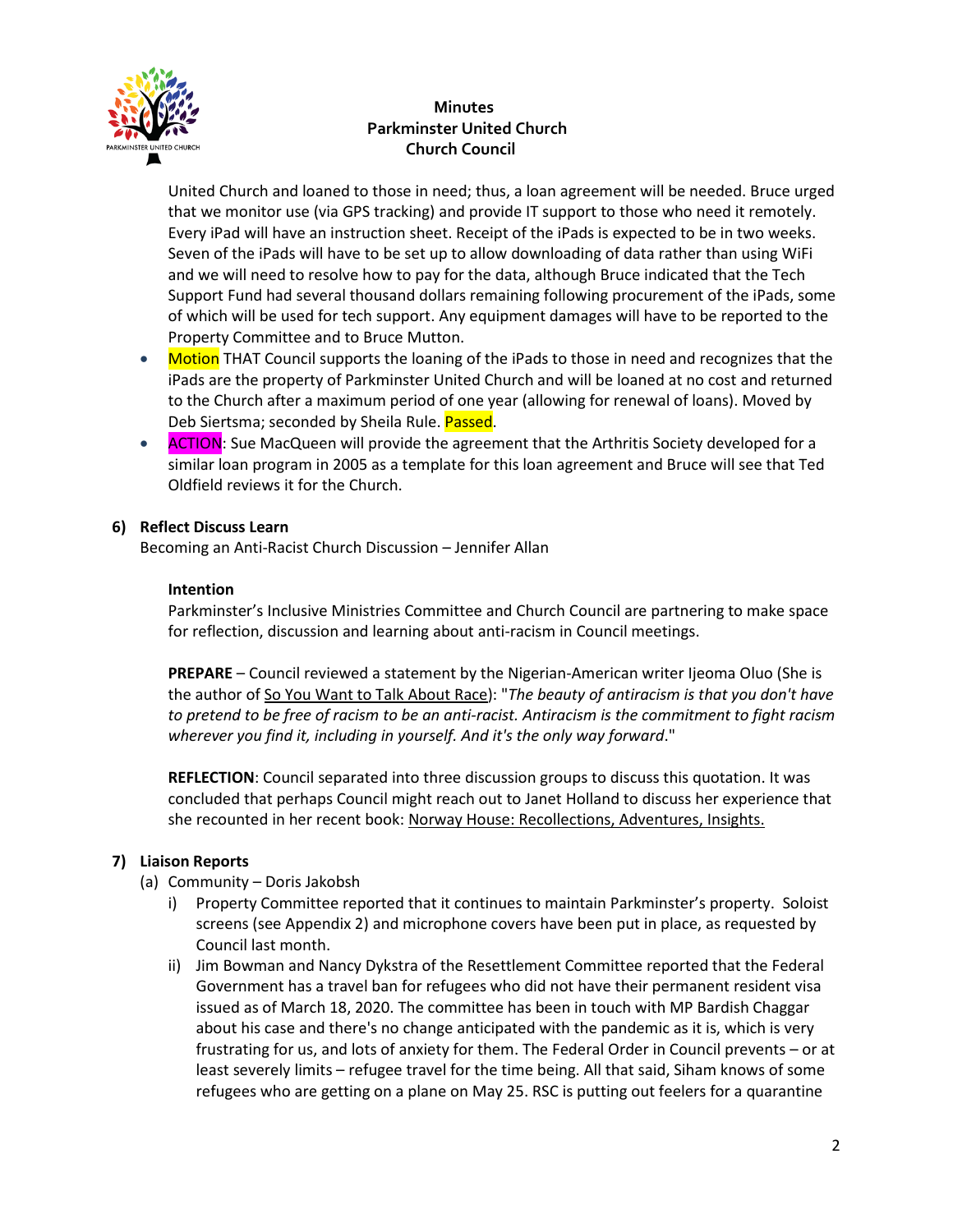

spot for Fadi should he be allowed to travel anytime soon. Re Siham and family: online school, as expected, is a big challenge; Eid happened this week, their first in Canada and very strange because of the stay-at-home order. The committee continues to meet weekly over Zoom and that online relationship is strong, thanks in no small part to our wonderful translator, Priscilla. Continued thanks for all of the support from the congregation.

- iii) Inclusive Ministries Committee, through Maedith Radlein and Liz Forde, indicated that (a) Pop-up attendance is increasing with feedback indicating that they are increasing participants' understanding of the issues. (b) The Speaker Series continues to be a goal. However, it's proving challenging to get such a diverse group together for discussion. (c) They wish to express their appreciation for Council's interest in working towards PUC becoming an anti-racist congregation.
- (b) Development Sandi McMullen reported that she had not heard from her committees.
- (c) Connections Sheila Rule reported
	- i) The Nominating Committee had approached four potential candidates to replace Gregg King on the Waterloo Presbytery Extension Council United Possibilities Fund, but all declined. The preferred qualifications for this position are accounting, legal, investment experience or owning operating a business. The committee chair has been in contact with the Chair of the Extension Council and they have at least one candidate from another church and were not urging us to nominate a person. It may be with the formation of WOW which represents a much broader area now that they are interested in having candidates from other areas.
	- ii) The Pastoral Care Committee has (a) identified individuals interested in having an iPad (four from Parkminster and three from the community). Three people have been identified as trainers. There are still iPads to be assigned if anyone knows of someone who could use one; (b) The committee continues to grow the Pastoral Care list. The chair was in contact with Heather and the committee will be in contact with the people and/or families on Heather's pastoral care list during her absence.
	- iii) Sheila visited Siham's family recently and was welcomed enthusiastically by the family, which spilled out of their house to greet her. She noted that the reception was "*the diamond in her day*".

Motion that the Liaison Reports be approved. Moved by Sue MacQueen; seconded by Gregg King. Passed.

#### **8) Business Arising from the Minutes**

Soloist screens in the Sanctuary: Jennifer Allan reported that they are now installed by the Property Committee and were much appreciated. They are shown in Appendix 2 to these minutes.

#### **9) New Business**

(a) Financial Reports (see Appendix 1) – Gregg King reported that Federal Government incentives remain important in our Profit & Loss statement. Our Budget spreadsheet (Appendix 1a) indicates our net profit of -\$12,529, i.e., a deficit. This appears as our Net Income for January-April 2021 in Appendix 1b, the Budget vs. Actuals.

Motion: that Council approve the Financial Reports. Moved by Gregg King; seconded by Sue MacQueen. Passed.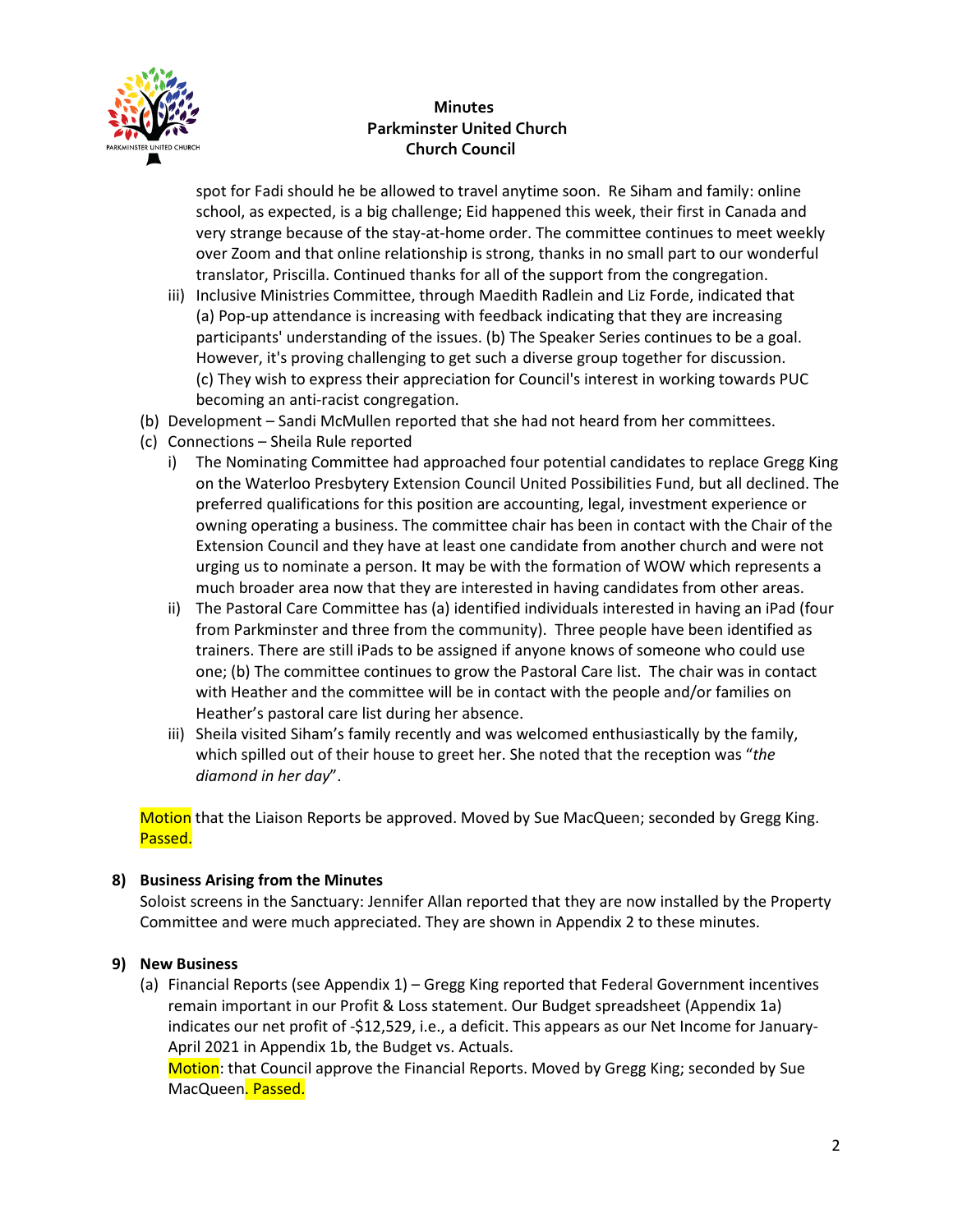

- (b) In Heather's absence, Karen Schertzberg indicated that Jayden Jones will co-host services with Joe Gaspar. Worship & Music will provide honoraria to Jayden and to Fred Monteith for his recent sermon. ACTION: Joe to discuss this with Jayden.
- 10) Closing Prayer Reverend Joe Gaspar
- **11) Next meeting** June 15, 2021 at 6:30 p.m.

#### **Appendices**

- **1. Financials**
- **2. Soloist Screens**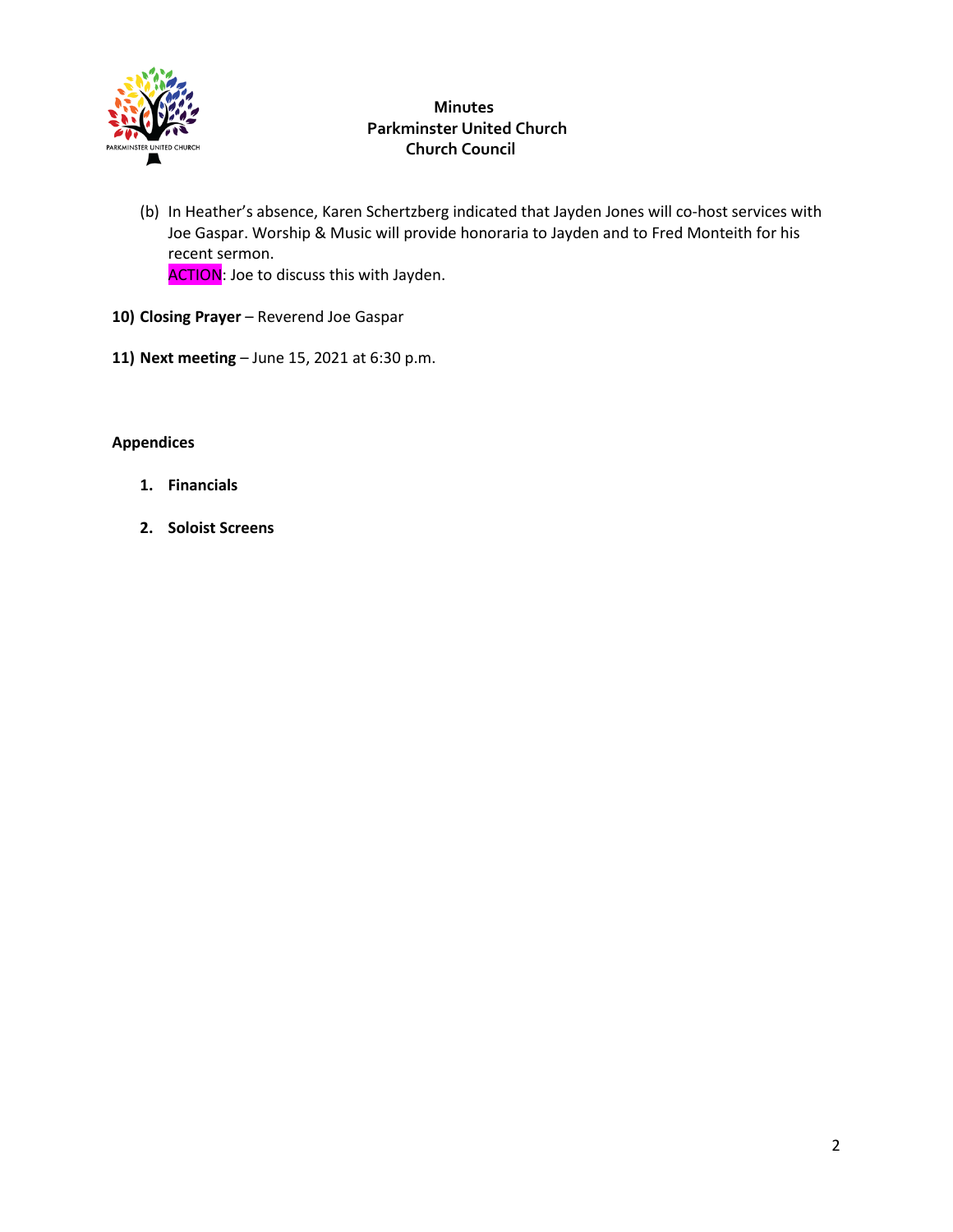# **Appendix 1a: Parkminster United Church Balance Sheet**

**As of April 30, 2021**

|                                        | ו שט, געט וועך וט פר | Total       |
|----------------------------------------|----------------------|-------------|
| Assets                                 |                      |             |
| <b>Current Assets</b>                  |                      |             |
| <b>Cash and Cash Equivalent</b>        |                      |             |
| Chequing                               |                      | 37,842.40   |
| <b>Savings</b>                         |                      | 351,390.25  |
| <b>Total Cash and Cash Equivalent</b>  | \$                   | 389,232.65  |
| <b>Accounts Receivable (A/R)</b>       |                      |             |
| <b>Accounts Receivable (A/R)</b>       |                      | 370.02      |
| <b>Total Accounts Receivable (A/R)</b> | \$                   | 370.02      |
| <b>Total Current Assets</b>            | \$                   | 389,602.67  |
| <b>Total Assets</b>                    | \$                   | 389,602.67  |
| <b>Liabilities and Equity</b>          |                      |             |
| <b>Liabilities</b>                     |                      |             |
| <b>Current Liabilities</b>             |                      |             |
| <b>Accounts Payable (A/P)</b>          |                      |             |
| <b>Accounts Payable (A/P)</b>          |                      | 0.00        |
| <b>Total Accounts Payable (A/P)</b>    | \$                   | 0.00        |
| <b>Accrued expenses</b>                |                      | 0.00        |
| Due to Benevolent Fund                 |                      | 5,978.37    |
| Due to Bocce League                    |                      | 23,308.00   |
| Due to Capital Fund                    |                      | 65,147.21   |
| Due to CE Fund                         |                      | 6,713.00    |
| <b>Due to Endowment Fund</b>           |                      | 2,200.00    |
| Due to Inclusive Fund                  |                      | 300.00      |
| Due to Outreach Fund                   |                      | 0.00        |
| <b>Broadview</b>                       |                      | $-1,287.00$ |
| <b>Emmanuel Wayside Cafe</b>           |                      | $-1,000.00$ |
| Foodbank                               |                      | 50.00       |
| <b>General Outreach</b>                |                      | 13,424.44   |
| Mary's Place                           |                      | $-1,800.00$ |
| Nicaragua                              |                      | 69.75       |
| Outreach - other                       |                      | 425.00      |
| <b>Plett</b>                           |                      | -2,034.48   |
| <b>Total Due to Outreach Fund</b>      | \$                   | 7,847.71    |
| <b>Due to Refugee Funds</b>            |                      |             |
| Due to refugee fund - Fadi             |                      | 9,950.00    |
| Due to Refugee Fund - Siham            |                      | 15,786.46   |
| Due to Refugee Support G5              |                      | 5,291.25    |
| Due to refugees - RSC contingency      |                      | 3,526.71    |
| Due to SAH Dabab                       |                      | 36,922.28   |
| Due to SAH Mhd Talal Arab              |                      | 34,616.03   |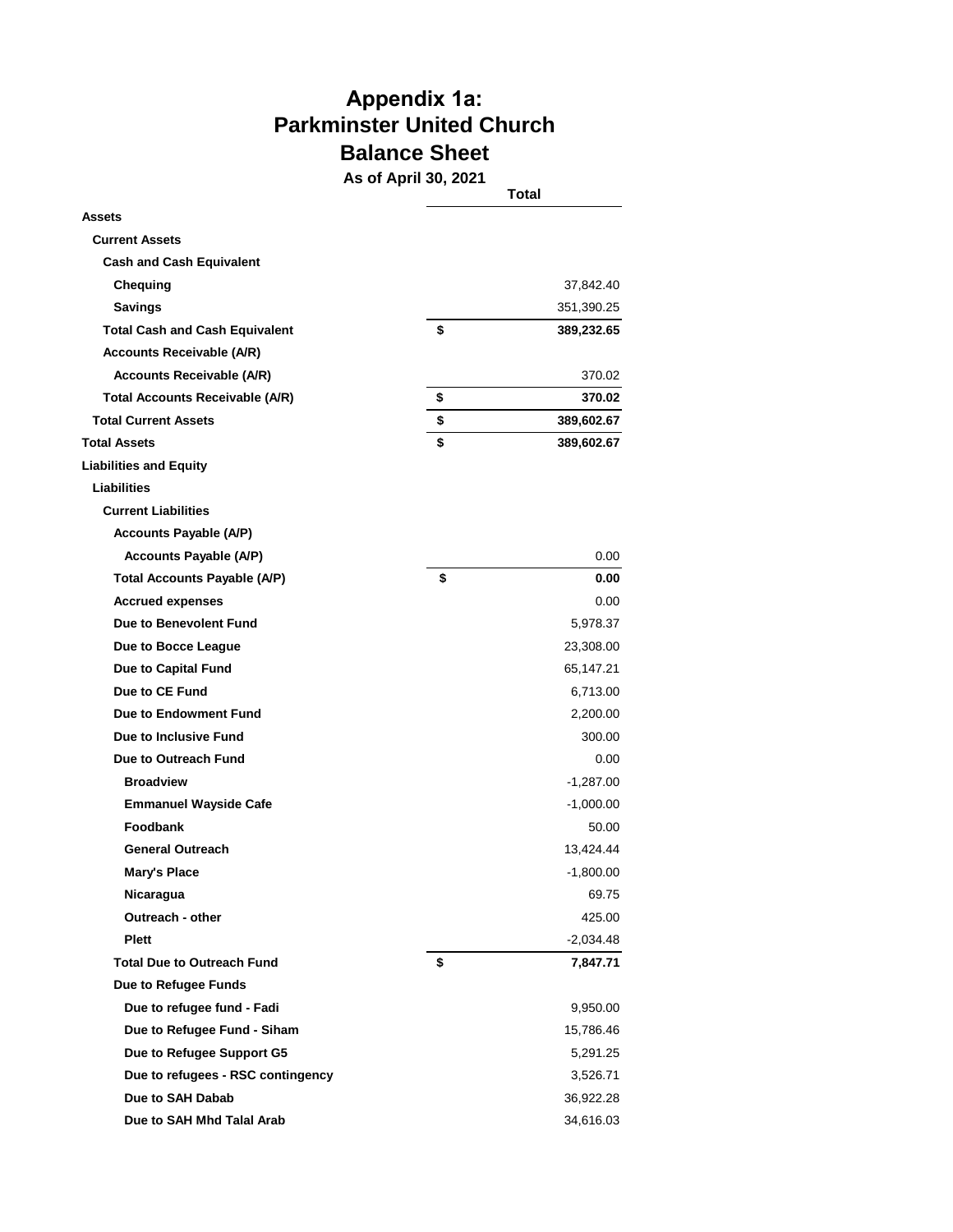| Due to SAH Mohamed Alshaar          | 35,783.83        |
|-------------------------------------|------------------|
| Due to SAH Mohammed Al Adawi        | 33,163.95        |
| <b>Total Due to Refugee Funds</b>   | \$<br>175,040.51 |
| Due to the Local Fund               | 6,965.50         |
| <b>GST/HST Payable</b>              | 0.00             |
| <b>HST Payable</b>                  | $-7,683.91$      |
| <b>Total Current Liabilities</b>    | \$<br>285,816.39 |
| <b>Total Liabilities</b>            | \$<br>285,816.39 |
| Equity                              |                  |
| <b>Opening Balance Equity</b>       | 68,927.00        |
| <b>Retained Earnings</b>            | 47,388.59        |
| Profit for the year                 | $-12,529.31$     |
| <b>Total Equity</b>                 | \$<br>103,786.28 |
| <b>Total Liabilities and Equity</b> | \$<br>389,602.67 |
|                                     |                  |

Sunday, May 16, 2021 10:40:57 AM GMT-7 - Accrual Basis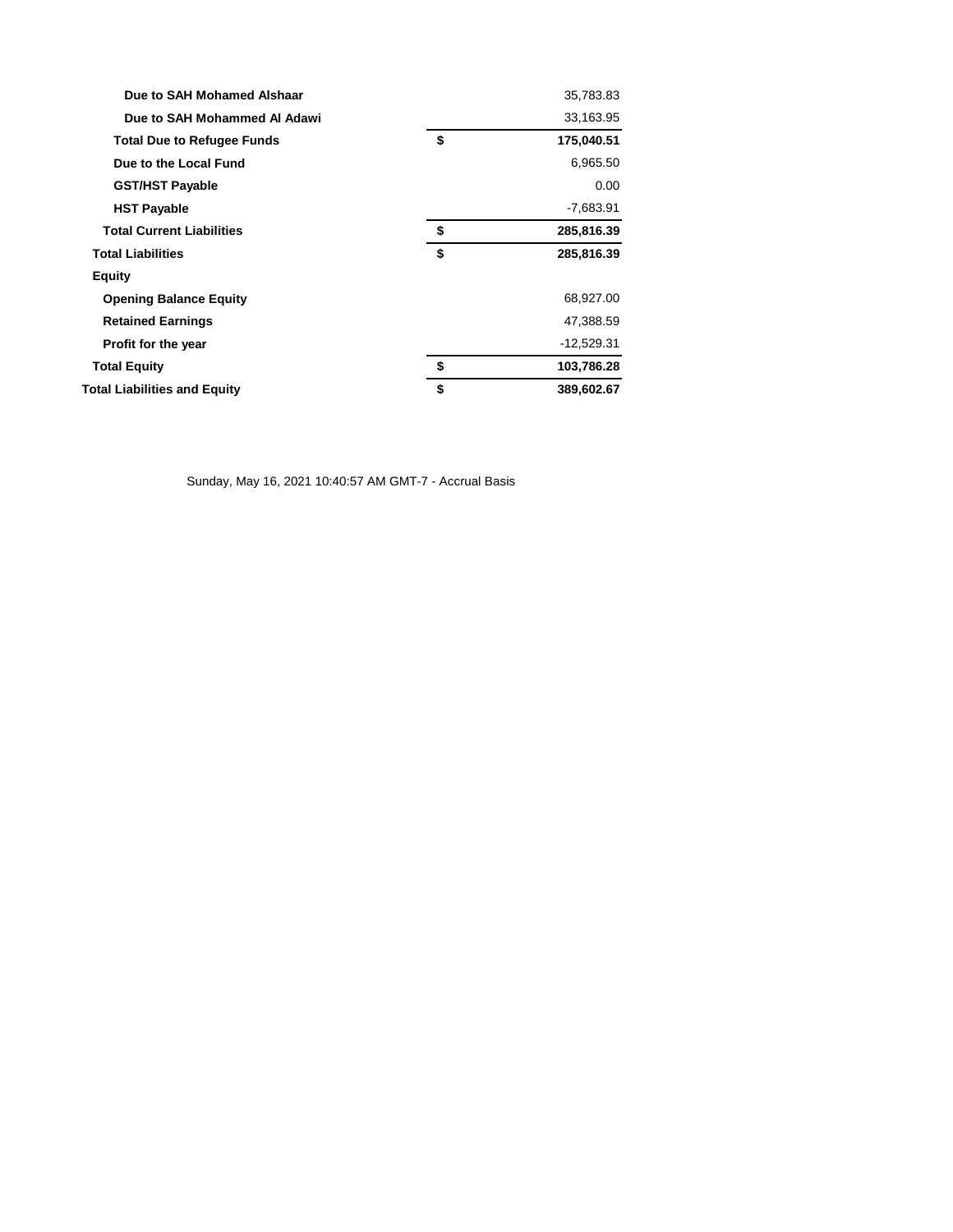# **Appendix 1b: Parkminster United Church Budget vs. Actuals: Budget 2021 - FY21 P&L**

**January - April, 2021**

|                                           |    | Apr 2021    |      |                |     |             |                       |      |             |    | <b>Total</b>   |     |              |                         |
|-------------------------------------------|----|-------------|------|----------------|-----|-------------|-----------------------|------|-------------|----|----------------|-----|--------------|-------------------------|
|                                           |    | Actual      |      | <b>Budget</b>  |     | over Budget | % of<br><b>Budget</b> |      | Actual      |    | <b>Budget</b>  |     |              | over Budget % of Budget |
| Income                                    |    |             |      |                |     |             |                       |      |             |    |                |     |              |                         |
| <b>Endowment Fund Transfer</b>            |    |             |      | 0.00           |     | 0.00        |                       |      | 2,900.00    |    | 2,900.00       |     | 0.00         | 100.00%                 |
| Offerings                                 |    |             |      |                |     | 0.00        |                       |      | 0.00        |    | 0.00           |     | 0.00         |                         |
| <b>Members</b>                            |    | 14,575.25   |      | 20,400.00      |     | $-5,824.75$ | 71.45%                |      | 62,381.25   |    | 86,600.00      |     | $-24,218.75$ | 72.03%                  |
| <b>Assessment fees</b>                    |    |             |      | 90.00          |     | $-90.00$    | 0.00%                 |      | 150.00      |    | 2,620.00       |     | $-2,470.00$  | 5.73%                   |
| <b>Choral Scholar</b>                     |    |             |      | 100.00         |     | $-100.00$   | 0.00%                 |      | 0.00        |    | 400.00         |     | $-400.00$    | 0.00%                   |
| Non-tax-receipt donations                 |    | 4,354.92    |      | 441.65         |     | 3,913.27    | 986.06%               |      | 18,501.32   |    | 23,960.72      |     | $-5,459.40$  | 77.22%                  |
| <b>Total Members</b>                      | s  | 18,930.17   | \$   | 21,031.65      | -\$ | 2,101.48    | 90.01%                | \$   | 81,032.57   |    | \$113,580.72   | -\$ | 32,548.15    | 71.34%                  |
| Non-members                               |    | 200.00      |      | 200.00         |     | 0.00        | 100.00%               |      | 200.00      |    | 400.00         |     | $-200.00$    | 50.00%                  |
| <b>Total Offerings</b>                    | \$ | 19,130.17   | \$   | 21,231.65      | -\$ | 2,101.48    | 90.10%                | -\$  | 81,232.57   |    | \$113,980.72   | -\$ | 32,748.15    | 71.27%                  |
| Other income                              |    |             |      |                |     | 0.00        |                       |      | 0.00        |    | 0.00           |     | 0.00         |                         |
| Interest                                  |    | 29.55       |      | 100.00         |     | $-70.45$    | 29.55%                |      | 118.10      |    | 400.00         |     | $-281.90$    | 29.53%                  |
| Miscellaneous income                      |    |             |      | 0.00           |     | 0.00        |                       |      | 0.00        |    | 0.00           |     | 0.00         |                         |
| <b>Total Other income</b>                 | \$ | 29.55       | - \$ | 100.00         | -\$ | 70.45       | 29.55%                | \$   | 118.10 \$   |    | 400.00         | -\$ | 281.90       | 29.53%                  |
| <b>Rental Income</b>                      |    |             |      | 1,200.00       |     | $-1,200.00$ | 0.00%                 |      | 2,335.00    |    | 4,400.00       |     | $-2,065.00$  | 53.07%                  |
| <b>Special Events</b>                     |    |             |      |                |     | 0.00        |                       |      | 0.00        |    | 0.00           |     | 0.00         |                         |
| <b>Food Truck</b>                         |    | 67.50       |      | 0.00           |     | 67.50       |                       |      | 67.50       |    | 0.00           |     | 67.50        |                         |
| <b>Special Events - other</b>             |    |             |      | 0.00           |     | 0.00        |                       |      | 0.00        |    | 0.00           |     | 0.00         |                         |
| <b>Total Special Events</b>               | \$ | 67.50       | \$   | 0.00           | \$  | 67.50       |                       | \$   | 67.50       | \$ | 0.00           | \$  | 67.50        |                         |
| Total Income                              | \$ | 19,227.22   | \$   | 22,531.65      | -\$ | 3,304.43    | 85.33%                | \$   | 86,653.17   |    | \$121,680.72   | -\$ | 35,027.55    | 71.21%                  |
| <b>Gross Profit</b>                       | \$ | 19,227.22   | \$   | 22,531.65      | -\$ | 3,304.43    | 85.33%                | - \$ | 86,653.17   |    | \$121,680.72   | -\$ | 35,027.55    | 71.21%                  |
| Expenses                                  |    |             |      |                |     |             |                       |      |             |    |                |     |              |                         |
| <b>Facilities</b>                         |    |             |      |                |     | 0.00        |                       |      | 0.00        |    | 0.00           |     | 0.00         |                         |
| <b>Building &amp; Property Security</b>   |    | 100.54      |      | 0.00           |     | 100.54      |                       |      | 140.42      |    | 22.60          |     | 117.82       | 621.33%                 |
| Computer/Internet/Phone                   |    | 28.99       |      | 125.00         |     | $-96.01$    | 23.19%                |      | 303.01      |    | 500.00         |     | $-196.99$    | 60.60%                  |
| Elevator                                  |    |             |      | 400.00         |     | $-400.00$   | 0.00%                 |      | 216.25      |    | 400.00         |     | $-183.75$    | 54.06%                  |
| Gas                                       |    |             |      | 425.00         |     | $-425.00$   | 0.00%                 |      | 1,262.23    |    | 1,700.00       |     | $-437.77$    | 74.25%                  |
| Hydro                                     |    | 207.80      |      | 350.00         |     | $-142.20$   | 59.37%                |      | 860.87      |    | 1,400.00       |     | $-539.13$    | 61.49%                  |
| <b>Janitorial Supplies</b>                |    |             |      | 75.00          |     | $-75.00$    | 0.00%                 |      | 32.23       |    | 300.00         |     | $-267.77$    | 10.74%                  |
| <b>Repairs and Maintenance</b>            |    | 441.20      |      | 500.00         |     | $-58.80$    | 88.24%                |      | 3,389.10    |    | 2,000.00       |     | 1,389.10     | 169.46%                 |
| Water                                     |    |             |      | 200.00         |     | $-200.00$   | 0.00%                 |      | 721.24      |    | 800.00         |     | $-78.76$     | 90.16%                  |
| <b>Total Facilities</b>                   | \$ | 778.53      | -\$  | 2,075.00       | -\$ | 1,296.47    | 37.52%                | \$   | 6,925.35 \$ |    | 7,122.60       | -\$ | 197.25       | 97.23%                  |
| <b>Ministry Expenses</b>                  |    |             |      |                |     | 0.00        |                       |      | 0.00        |    | 0.00           |     | 0.00         |                         |
| <b>Christian Education</b>                |    |             |      | 100.00         |     | $-100.00$   | 0.00%                 |      | 0.00        |    | 400.00         |     | $-400.00$    | 0.00%                   |
| Communications                            |    |             |      | 100.00         |     | $-100.00$   | 0.00%                 |      | 367.43      |    | 400.00         |     | $-32.57$     | 91.86%                  |
| <b>Inclusive Committee</b>                |    |             |      | 50.00          |     | $-50.00$    | 0.00%                 |      | 101.21      |    | 200.00         |     | $-98.79$     | 50.61%                  |
| Membership                                |    |             |      | 10.00          |     | $-10.00$    | 0.00%                 |      | 0.00        |    | 40.00          |     | $-40.00$     | 0.00%                   |
| <b>Minister Travel</b>                    |    | 17.22       |      | 40.00          |     | $-22.78$    | 43.05%                |      | 48.30       |    | 160.00         |     | $-111.70$    | 30.19%                  |
| Music                                     |    | 845.19      |      | 700.00         |     | 145.19      | 120.74%               |      | 2,745.36    |    | 2,800.00       |     | $-54.64$     | 98.05%                  |
| <b>Pastoral Care</b>                      |    | 93.25       |      | 75.00          |     | 18.25       | 124.33%               |      | 298.47      |    | 300.00         |     | $-1.53$      | 99.49%                  |
| Worship                                   |    | 186.59      |      | 150.00         |     | 36.59       | 124.39%               |      | 686.93      |    | 600.00         |     | 86.93        | 114.49%                 |
| <b>Total Ministry Expenses</b>            | \$ | 1,142.25 \$ |      | $1,225.00 - $$ |     | 82.75       | 93.24%                | \$   | 4,247.70 \$ |    | $4,900.00 - $$ |     | 652.30       | 86.69%                  |
| <b>Office &amp; Administration</b>        |    |             |      |                |     | 0.00        |                       |      | 0.00        |    | 0.00           |     | 0.00         |                         |
| <b>Bank &amp; Payroll Service Charges</b> |    | 109.36      |      | 100.00         |     | 9.36        | 109.36%               |      | 395.94      |    | 400.00         |     | $-4.06$      | 98.99%                  |
| <b>Business licences &amp; Permits</b>    |    | 56.50       |      | 75.00          |     | $-18.50$    | 75.33%                |      | 310.00      |    | 300.00         |     | 10.00        | 103.33%                 |
| <b>Dues &amp; Subscriptions</b>           |    |             |      | 15.00          |     | $-15.00$    | 0.00%                 |      | 0.00        |    | 60.00          |     | $-60.00$     | 0.00%                   |
| Insurance                                 |    | 823.61      |      | 500.00         |     | 323.61      | 164.72%               |      | 2,314.79    |    | 2,000.00       |     | 314.79       | 115.74%                 |
| Non-recoverable HST                       |    |             |      | 0.00           |     | 0.00        |                       |      | 0.00        |    | 1,000.00       |     | $-1,000.00$  | 0.00%                   |
| Office Supplies, Postage etc.             |    | 33.89       |      | 190.00         |     | -156.11     | 17.84%                |      | 724.26      |    | 760.00         |     | $-35.74$     | 95.30%                  |
| <b>Printing &amp; Reproduction</b>        |    | 60.40       |      | 300.00         |     | $-239.60$   | 20.13%                |      | 1,294.63    |    | 1,200.00       |     | 94.63        | 107.89%                 |
| <b>Total Office &amp; Administration</b>  | \$ | 1,083.76 \$ |      | $1,180.00 - $$ |     | 96.24       | 91.84%                | \$   | 5,039.62 \$ |    | $5,720.00 - $$ |     | 680.38       | 88.11%                  |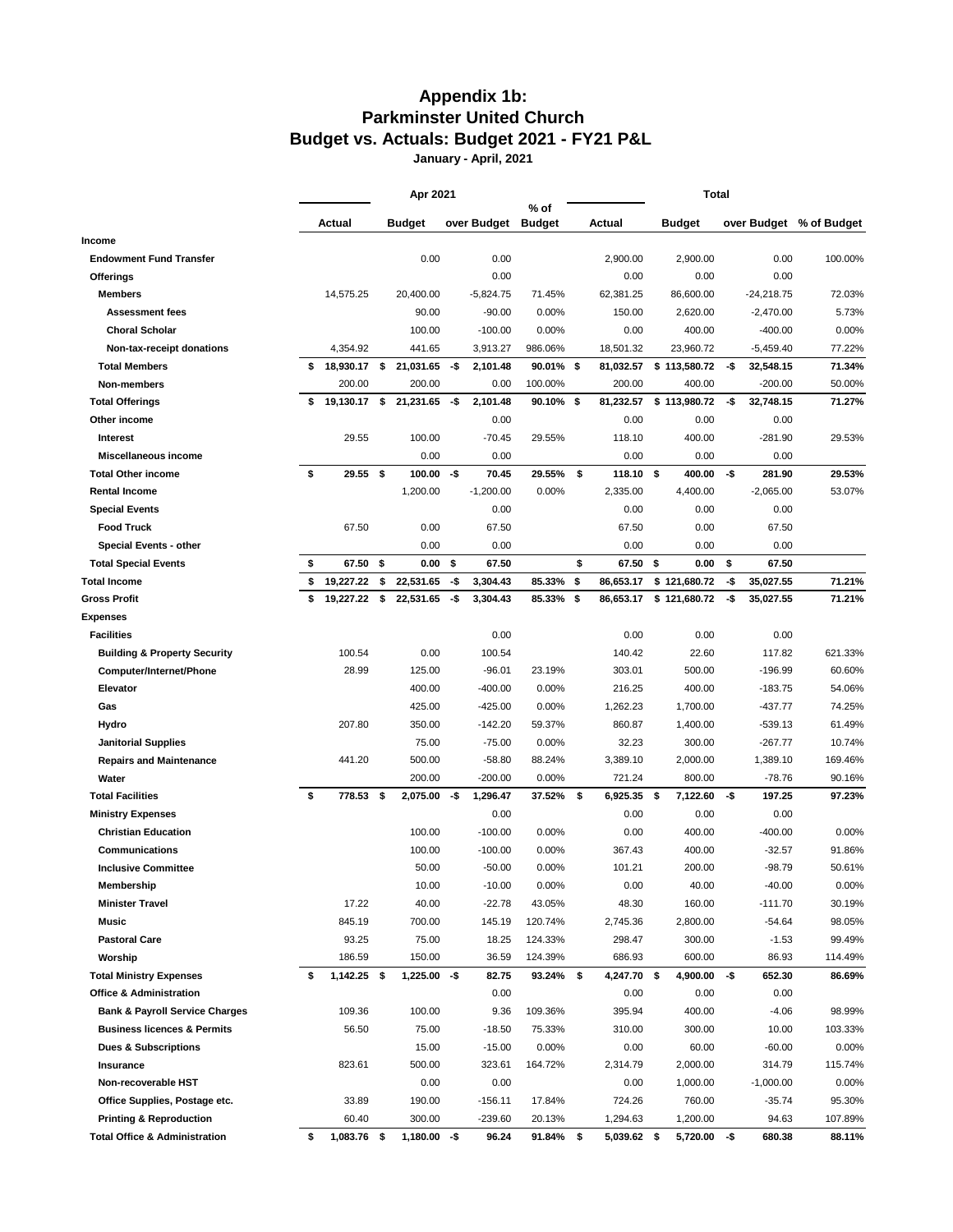| <b>Salaries &amp; Benefits</b>       |     |               |     |           |     | 0.00        |           |     | 0.00         |   | 0.00       |      | 0.00         |           |
|--------------------------------------|-----|---------------|-----|-----------|-----|-------------|-----------|-----|--------------|---|------------|------|--------------|-----------|
| <b>Continuing Education</b>          |     |               |     | 287.33    |     | $-287.33$   | 0.00%     |     | 0.00         |   | 1,149.32   |      | $-1,149.32$  | 0.00%     |
| <b>Employer paid benefits</b>        |     | 4.574.80      |     | 4,506.00  |     | 68.80       | 101.53%   |     | 18,353.03    |   | 18,024.00  |      | 329.03       | 101.83%   |
| <b>Staff Allowances</b>              |     | 221.05        |     | 167.00    |     | 54.05       | 132.37%   |     | 686.53       |   | 668.00     |      | 18.53        | 102.77%   |
| <b>Staff Salaries</b>                |     | 19.389.16     |     | 19,342.00 |     | 47.16       | 100.24%   |     | 77,556.64    |   | 77,368.00  |      | 188.64       | 100.24%   |
| <b>Total Salaries &amp; Benefits</b> | s.  | 24,185.01     | S   | 24,302.33 | -\$ | 117.32      | 99.52% \$ |     | 96,596.20    | S | 97,209.32  | -\$  | 613.12       | 99.37%    |
| <b>UCC Assessment Fee</b>            |     |               |     | 3,156.00  |     | $-3,156.00$ | 0.00%     |     | 3,156.25     |   | 6.312.00   |      | $-3,155.75$  | 50.00%    |
| <b>Total Expenses</b>                |     | 27,189.55     | S   | 31,938.33 | -\$ | 4,748.78    | 85.13%    | s   | 115.965.12   | s | 121,263.92 | -\$  | 5,298.80     | 95.63%    |
| <b>Net Operating Income</b>          |     |               |     |           |     |             |           |     |              |   |            |      |              |           |
|                                      | -\$ | 7,962.33      | -\$ | 9,406.68  | \$  | 1.444.35    | 84.65%    | -\$ | 29,311.95 \$ |   | 416.80     | -\$  | 29.728.75    | -7032.62% |
| <b>Other Expenses</b>                |     |               |     |           |     |             |           |     |              |   |            |      |              |           |
| <b>Government incentives</b>         |     | $-4.633.33$   |     |           |     | $-4.633.33$ |           |     | $-16.782.64$ |   | 0.00       |      | $-16,782.64$ |           |
| <b>Total Other Expenses</b>          | -\$ | $4.633.33$ \$ |     | 0.00      | -\$ | 4,633.33    |           | -\$ | 16,782.64 \$ |   | 0.00       | -\$  | 16,782.64    |           |
| <b>Net Other Income</b>              |     | 4,633.33 \$   |     | 0.00      | \$  | 4,633.33    |           | \$  | 16,782.64 \$ |   | 0.00       | - \$ | 16,782.64    |           |

Sunday, May 16, 2021 10:42:07 AM GMT-7 - Accrual Basis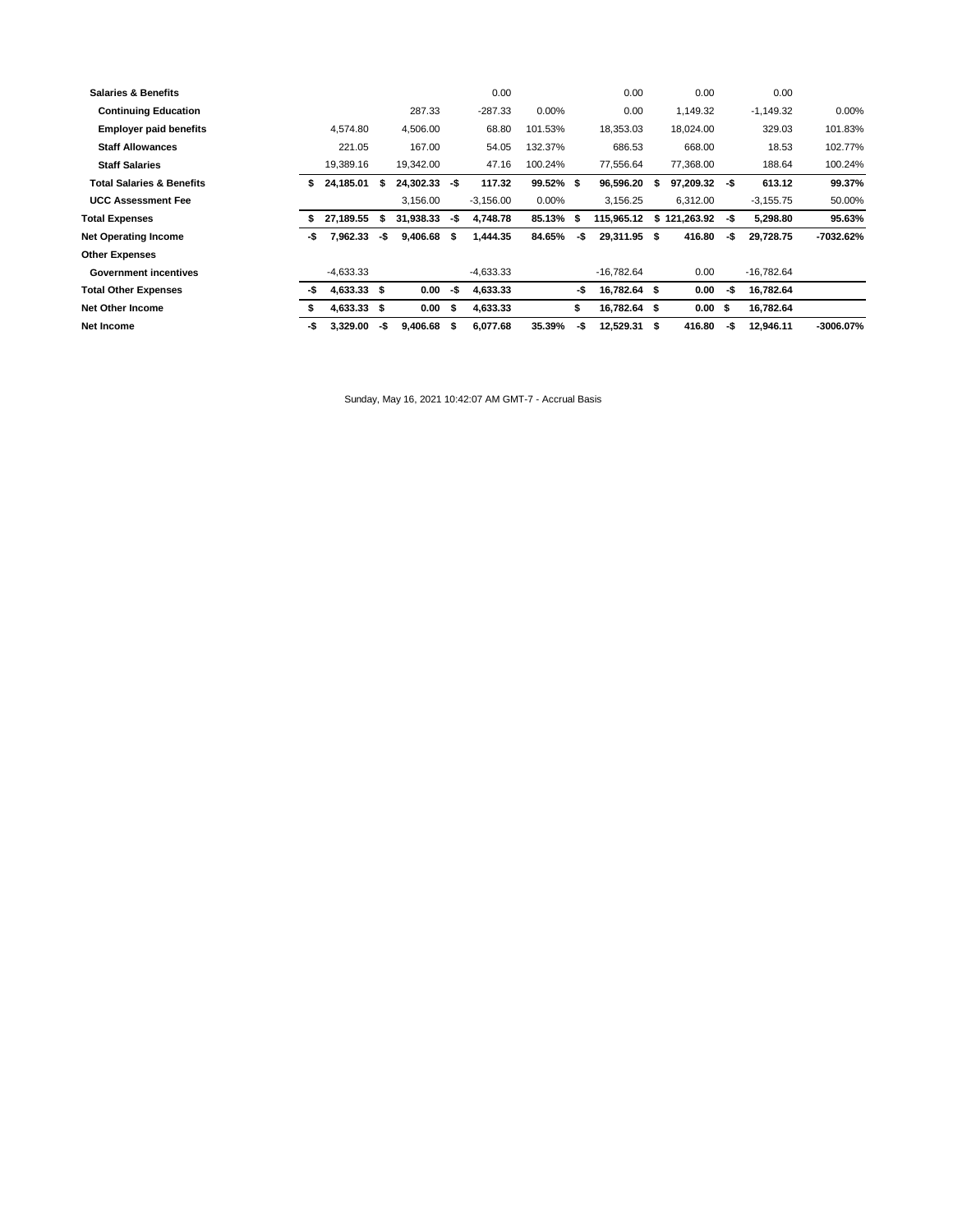# **Appendix 1c: Parkminster United Church Profit and Loss**

**January - April, 2021**

|                                         |                    |     | <b>Total</b>            |     |             |
|-----------------------------------------|--------------------|-----|-------------------------|-----|-------------|
|                                         | Jan - Apr,<br>2021 |     | Jan - Apr.<br>2020 (PY) |     | Change      |
| <b>INCOME</b>                           |                    |     |                         |     |             |
| <b>Endowment Fund Transfer</b>          | 2,900.00           |     | 2,900.00                |     | 0.00        |
| <b>Offerings</b>                        |                    |     |                         |     | 0.00        |
| <b>Members</b>                          | 62,381.25          |     | 69,284.15               |     | $-6,902.90$ |
| <b>Assessment fees</b>                  | 150.00             |     | 2,620.00                |     | $-2,470.00$ |
| <b>Choral Scholar</b>                   |                    |     | 3,080.00                |     | $-3,080.00$ |
| Non-tax-receipt donations               | 18,501.32          |     | 23,960.72               |     | -5,459.40   |
| <b>Total Members</b>                    | \$<br>81,032.57    | \$  | 98,944.87               | -\$ | 17,912.30   |
| Non-members                             | 200.00             |     | 898.35                  |     | $-698.35$   |
| <b>Total Offerings</b>                  | \$<br>81,232.57    | \$  | 99,843.22               | -\$ | 18,610.65   |
| Other income                            |                    |     |                         |     | 0.00        |
| <b>Interest</b>                         | 118.10             |     | 733.17                  |     | $-615.07$   |
| Miscellaneous income                    |                    |     | 7.60                    |     | $-7.60$     |
| <b>Total Other income</b>               | \$<br>118.10       | \$  | 740.77                  | -\$ | 622.67      |
| <b>Rental Income</b>                    | 2,335.00           |     | 6,610.00                |     | $-4,275.00$ |
| <b>Special Events</b>                   |                    |     |                         |     | 0.00        |
| <b>Concerts</b>                         |                    |     | 430.00                  |     | $-430.00$   |
| <b>Food Truck</b>                       | 67.50              |     |                         |     | 67.50       |
| <b>Speaker Series</b>                   |                    |     | 519.50                  |     | $-519.50$   |
| <b>Total Special Events</b>             | \$<br>67.50        | \$  | 949.50                  | -\$ | 882.00      |
| <b>Total Income</b>                     | \$<br>86,653.17    | \$  | 111,043.49              | -\$ | 24,390.32   |
| <b>COST OF GOODS SOLD</b>               |                    |     |                         |     |             |
| <b>Cost of Goods Sold</b>               |                    |     |                         |     | 0.00        |
| <b>Event Expenses</b>                   |                    |     |                         |     | 0.00        |
| <b>Community Outreach</b>               |                    |     | 100.00                  |     | -100.00     |
| <b>Total Event Expenses</b>             | \$<br>0.00         | \$  | 100.00                  | -\$ | 100.00      |
| <b>Total Cost of Goods Sold</b>         | \$<br>0.00         | \$  | 100.00                  | -\$ | 100.00      |
| <b>Total Cost of Goods Sold</b>         | \$<br>0.00         | \$  | 100.00                  | -\$ | 100.00      |
| <b>GROSS PROFIT</b>                     | \$<br>86,653.17    | -\$ | 110,943.49              | .ቁ  | 24,290.32   |
| <b>EXPENSES</b>                         |                    |     |                         |     |             |
| <b>Facilities</b>                       |                    |     |                         |     | 0.00        |
| <b>Building &amp; Property Security</b> | 140.42             |     | 22.60                   |     | 117.82      |
| Computer/Internet/Phone                 | 303.01             |     | 444.21                  |     | $-141.20$   |
| <b>Elevator</b>                         | 216.25             |     | 368.50                  |     | $-152.25$   |
| Gas                                     | 1,262.23           |     | 1,663.12                |     | $-400.89$   |
| Hydro                                   | 860.87             |     | 1,022.88                |     | $-162.01$   |
| <b>Janitorial Supplies</b>              | 32.23              |     | 49.85                   |     | $-17.62$    |
| <b>Repairs and Maintenance</b>          | 3,389.10           |     | 4,239.68                |     | $-850.58$   |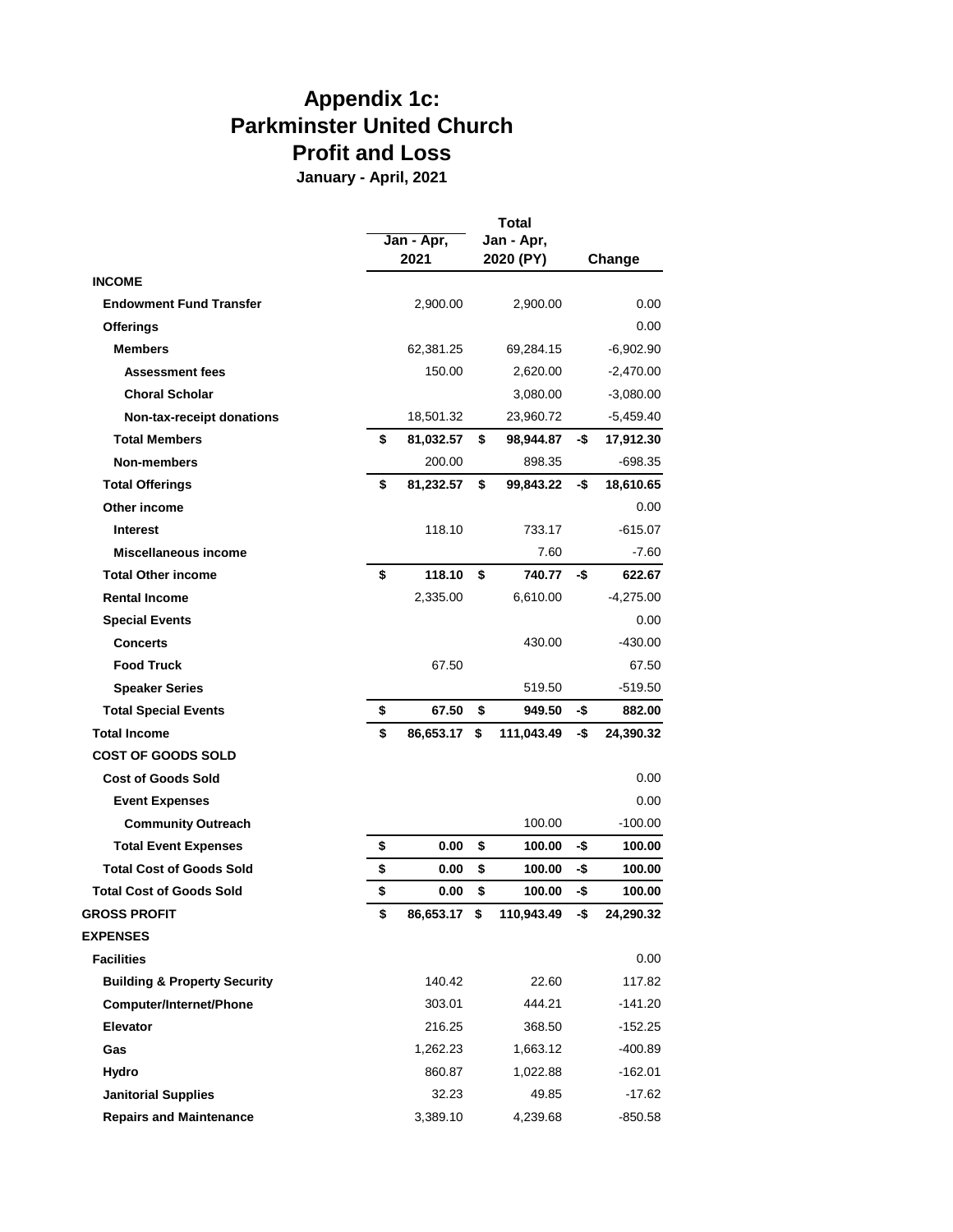| Water                                      |     | 721.24        |     | 765.26     |     | $-44.02$    |
|--------------------------------------------|-----|---------------|-----|------------|-----|-------------|
| <b>Total Facilities</b>                    | \$  | 6,925.35      | \$  | 8,576.10   | -\$ | 1,650.75    |
| <b>Ministry Expenses</b>                   |     |               |     |            |     | 0.00        |
| <b>Christian Education</b>                 |     |               |     | 9.21       |     | $-9.21$     |
| <b>Communications</b>                      |     | 367.43        |     | 2,533.29   |     | $-2,165.86$ |
| <b>Inclusive Committee</b>                 |     | 101.21        |     | 224.95     |     | -123.74     |
| <b>Minister Travel</b>                     |     | 48.30         |     | 91.86      |     | -43.56      |
| <b>Ministry Expenses - Other</b>           |     |               |     | 240.00     |     | $-240.00$   |
| Music                                      |     | 2,745.36      |     | 1,473.30   |     | 1,272.06    |
| <b>Pastoral Care</b>                       |     | 298.47        |     |            |     | 298.47      |
| Worship                                    |     | 686.93        |     | 584.76     |     | 102.17      |
| <b>Total Ministry Expenses</b>             | \$  | 4,247.70      | \$  | 5,157.37   | -\$ | 909.67      |
| <b>Office &amp; Administration</b>         |     |               |     |            |     | 0.00        |
| <b>Bank &amp; Payroll Service Charges</b>  |     | 395.94        |     | 492.46     |     | $-96.52$    |
| <b>Business licences &amp; Permits</b>     |     | 310.00        |     | 172.83     |     | 137.17      |
| <b>Dues &amp; Subscriptions</b>            |     |               |     | 126.37     |     | $-126.37$   |
| <b>Insurance</b>                           |     | 2,314.79      |     | 1,530.00   |     | 784.79      |
| <b>Office &amp; Administration - other</b> |     |               |     | 1,779.75   |     | $-1,779.75$ |
| Office Supplies, Postage etc.              |     | 724.26        |     | 521.76     |     | 202.50      |
| <b>Printing &amp; Reproduction</b>         |     | 1,294.63      |     | 1,786.27   |     | -491.64     |
| <b>Total Office &amp; Administration</b>   | \$  | 5,039.62      | \$  | 6,409.44   | -\$ | 1,369.82    |
| <b>Salaries &amp; Benefits</b>             |     |               |     |            |     | 0.00        |
| <b>Employer paid benefits</b>              |     | 18,353.03     |     | 17,429.19  |     | 923.84      |
| <b>Staff Allowances</b>                    |     | 686.53        |     | 1,998.34   |     | $-1,311.81$ |
| <b>Staff Salaries</b>                      |     | 77,556.64     |     | 76,580.97  |     | 975.67      |
| <b>Total Salaries &amp; Benefits</b>       | \$  | 96,596.20     | \$  | 96,008.50  | \$  | 587.70      |
| <b>UCC Assessment Fee</b>                  |     | 3,156.25      |     | 3,156.25   |     | 0.00        |
| <b>Total Expenses</b>                      | \$  | 115,965.12 \$ |     | 119,307.66 | -\$ | 3,342.54    |
| <b>OTHER EXPENSES</b>                      |     |               |     |            |     |             |
| <b>Government incentives</b>               |     | $-16,782.64$  |     |            |     | -16,782.64  |
| <b>Total Other Expenses</b>                | -\$ | 16,782.64     | \$  | 0.00       | -\$ | 16,782.64   |
| PROFIT                                     | -\$ | 12.529.31     | -\$ | 8,364.17   | -\$ | 4,165.14    |

Sunday, May 16, 2021 10:44:35 AM GMT-7 - Accrual Basis